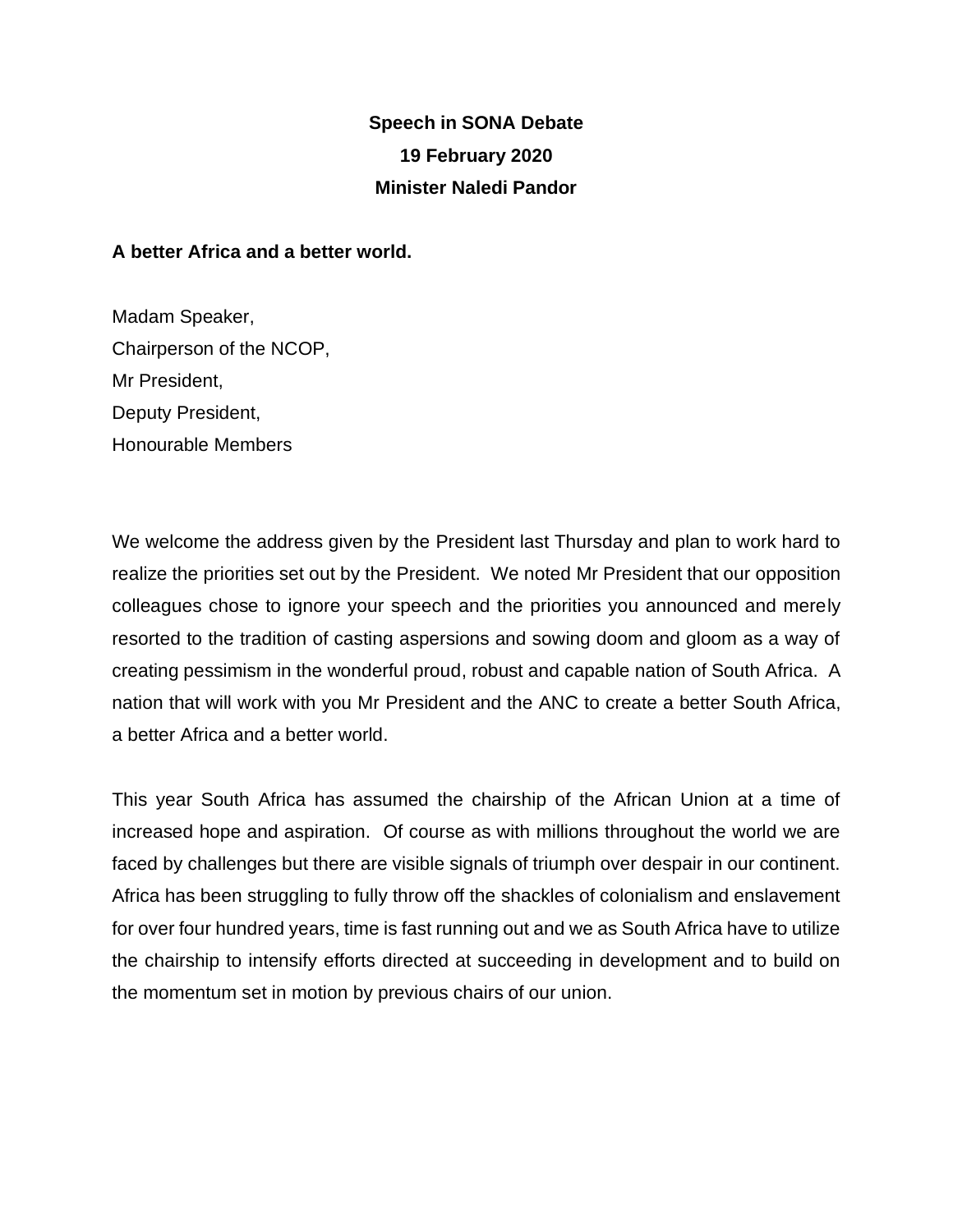The deliberations and key decisions of the Summit last week suggested Africa is ready. The agreement that we should address illicit financial flows, corruption, human development, infrastructure, and practical action on the massive agenda set by the AfCFTA point to a genuine desire to place the continent on a different trajectory and we know that you Mr President and South Africa will and must play a key role in ensuring this new determination to implement Agenda 2063 succeeds.

Our government has selected five priority areas as our focus for this year. The response from the Union membership has been one of overwhelming support particularly for the objective of silencing the guns as part of our path to the heightened development of Africa. We will focus on peace and security, the financial inclusion of women and creating conditions for their genuine empowerment, promotion of accountability and transparency in governance through implementation of the APRM, advancing Africa's climate change responses by attending to green economy opportunities and ensuring firm consistent support for sustainable and successful implementation of the continental free trade area agreement. We have also undertaken to act decisively on building the AU institution we have the privilege to host, the Pan African Parliament.

Our cabinet and the AU member states are fully aware of the complexity underpinning the theme of South Africa's tenure as chair. It is an important theme underpinning the nexus between peace and economic inclusion, development and ending war and conflict. We will strive to address the root causes of conflicts such as poverty, inequality democracy deficits and the negative role played by foreign interests that benefit from instability in resource rich African countries.

Madam Speaker, Mr President, we are fully alert to the fact that these positive aims for Africa do not come accompanied by many friends. The global geo political environment is one that has become increasingly hostile to Africa's interests and ambitions. Rather than experiencing an increasingly progressive world concerned about development of the most vulnerable we are facing increased nationalism, self interest and greedily voracious interest in Africa's rich resources. Our continent as evidenced by Libya has become the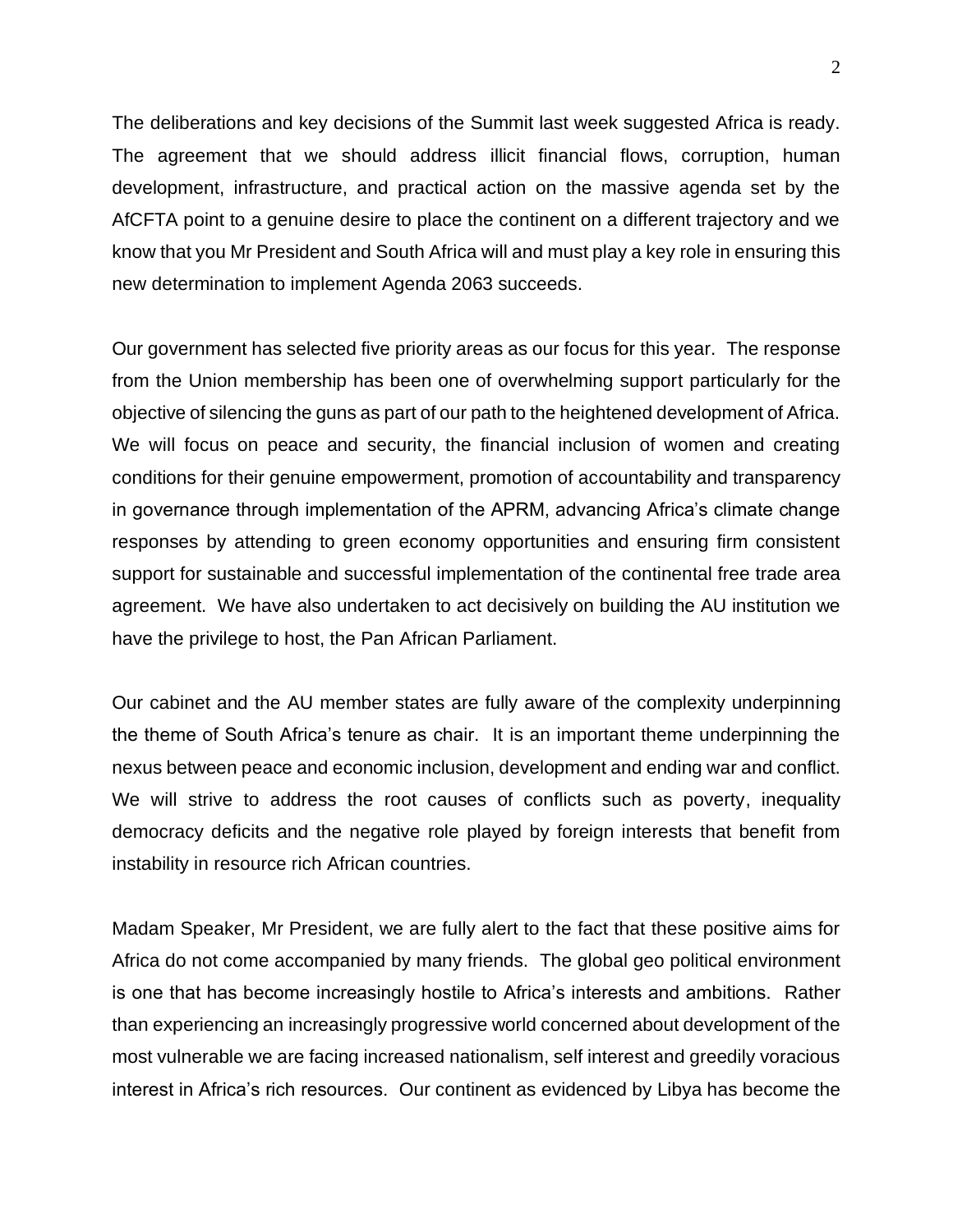site for proxy international conflicts, the host of increased extremist groups and terrible devastation of helpless communities. We need to intensify the training and development of our African security and intelligence agencies and work closely together to successfully fight terrorism and all its manifestations.

On the multilateral front South Africa must continue the work it is doing within the UNSC to ensure a focus on its core role of peace and security, and to actively promote the fundamental structure and composition of the UNSC. While focusing on Africa's key priorities we will not desert our friends and the struggle for freedom in Palestine and in Saharawi. We firmly believe the people of Palestine must be the ones who shape the outcome of their struggle and that no one can ever impose half a freedom on a freedom loving nations. We will continue to urge Morocco to act in honour of UN resolutions and the AU to ensure that struggle remains on its agenda.

Madam Speaker, Mr President we have noted visible signs of Africa addressing its infrastructure and other challenges. Five strategic initiatives deserve mention. First, the Kinshasa-Brazzaville Bridge and Rail project which has secured funding, second, the Lamu Port southern Sudan Ethiopia transport corridor which has registered good progress with berth 1 completed and berth two to be ready end of this year. Third, the ICT One network Africa Broadband and optic fiber projects linking neighboring states in east Africa and fourth, our own Lesotho Highlands project phase 2, fifth, the trans Africa highway project nine highways eventually connecting about 500 million people as it passes 41 cities in sub Saharan Africa and linking 56,683 km, a significant future contributor to the trade connection of Africa. These and many other infrastructure initiatives indicate our continents determination to succeed.

This year also marks our second year as a non-permanent member of the UNSC. We will continue our efforts to encourage dialogue as a means of resolving conflict and will firmly advocate for efforts to reform the UNSC to make it more representative, democratic and inclusive. South has been a strong voice for democracy peace and a renewed